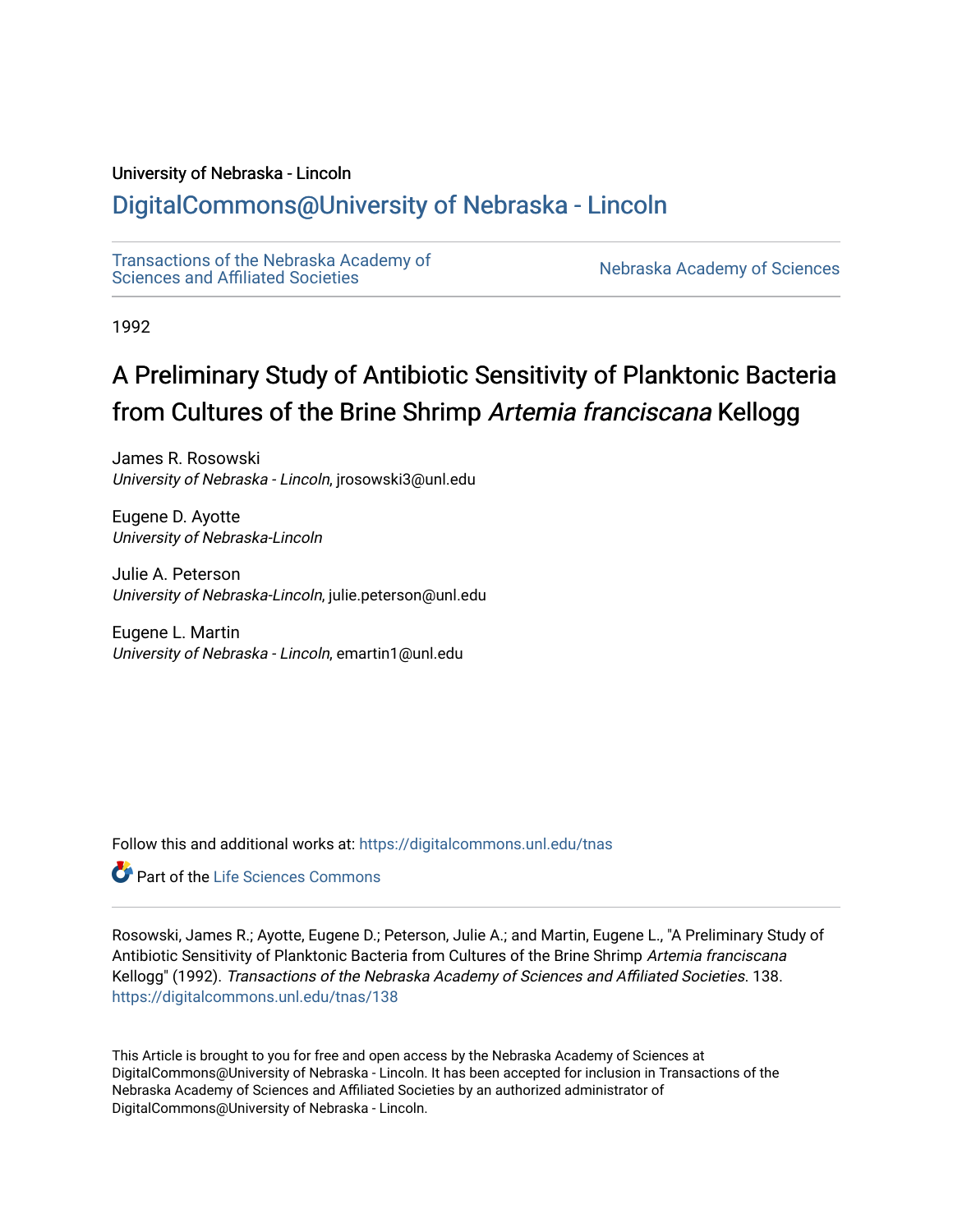# A PRELIMINARY STUDY OF ANTIBIOTIC SENSITIVITY OF **PLANKTONIC BACTERIA FROM CULTURES OF TIlE BRINE SIffiIMP** *ARTEMIA FRANCISCAN A* **KELLOGG**

## **James R. Rosowski, Eugene D. Ayotte, Julie A. Peterson,** and **Eugene L. Martin**

School of Biological Sciences University of Nebraska-Lincoln Lincoln, Nebraska 68588-0118

#### *ABSTRACT*

Great Salt Lake-biotype brine shrimp cysts were added to 440-1 saltwater cultures maintained at  $20^{\circ}$ ,  $25^{\circ}$ , and  $30^{\circ}$  C. A micronized corn-byproduct was added each day as food. Planktonic bacteria found during growth of the brine shrimp were enumerated on Plate Count Agar (Difco). From the 25° and  $30^{\circ}$  brine shrimp cultures, a total of seven prevalent bacterial types (five gram-negative and two gram-positive) were isolated from throughout the 12-day growth cycle. Eight antimicrobial agents were tested against these bacteria, with chloramphenicol the most effective antibacterial agent overall, followed by erythromycin and carbenicillin. The bacterial density of the culture medium upon cyst addition was 106 colony forming units *(cfu)/ml.* The density increased similarly in all cultures from day 1 to day 3, and continued to increase in both the  $25^{\circ}$ - and  $30^{\circ}$ -cultures to between  $10^8$  and  $10<sup>9</sup>$  cfu/ml at the end of day 12, at which time many brine shrimp had reached sexual maturity. However, the bacterial density in the  $20^{\circ}$ -culture dropped after day 8, the culture medium became less turbid and the brine shrimp did not reach sexual maturity by day 11. Brine shrimp densities from 8 g of cysts were 2.5 animals/ml (day 11) at  $20^{\circ}$ , 3.0 animals/ml (day 11) at  $25^{\circ}$ , and  $2.7$  animals/ml (day 12) at 30 $^{\circ}$ . Final wet weights from one data set were 5.1 g/l at 20 $^{\circ}$ , 10.2 g/l at  $25^{\circ}$ , and  $8.5$  g/l at  $30^{\circ}$  for 12-day-old brine shrimp. The high initial and 1,000-fold increase in density of planktonic bacteria in both the  $25^{\circ}$ - and  $30^{\circ}$ -cultures was concomitant with significant accrual of Artemia franciscana biomass.

### t t t

Newly hatched nauplii of brine shrimp *(Artemia*  spp.) are highly regarded as food for fish and crustacean larvae (Bardach et aI., 1972; Leger et aI., 1986). Still, there are concerns about the nutritional quality of cysts and the omega-3 fatty acid profiles of unenriched nauplii (Dhert et aI., 1990; Hontoria et aI., 1989; Webster and Lovell, 1990). Recently, as production of adult brine shrimp has become more practical (Bossuyt and Sorgeloos, 1980; Brisset et aI., 1982; Lavens et aI.,

1985, 1987), there has been interest in raising adults as food for later stages of fish and crustaceans. A manual including the subject of growing adult brine shrimp has been developed (Sorgeloos et aI., 1986), and various aspects of growth to adults have recently been reviewed for ponds (Tackaert and Sorgeloos, 1991) and for tank cultures (Lavens and Sorgeloos, 1991).

Advantages of intensive indoor culture of these non-selective filter feeders is that their water can be kept relatively clean compared to those harvested from nature, since water quality and causal agents of disease can be monitored and controlled. This is particularly important in the marine ornamental-fish industry where the introduction of disease into large aquaria through brine shrimp or their water could be very costly from the loss of expensive fish.

Brine shrimp can be grown to adults in only a few weeks, with the mouth size of the predator being the determining factor on whether or not to feed them brine shrimp nauplii, preadults, or adults. Protein content varies in adults from about 40% to 60%, the range perhaps related to their food or stage of development, but these data are equivocal (Leger et aI., 1986; Ronsivalli and Simpson, 1987; Sorgeloos et aI., 1986; Yashiro,1987). It is common to use agricultural wastes or byproducts for culturing brine shrimp since they may have a cost advantage over natural, microalgal foods or bacteria (Dobbelier et aI., 1980; Robin et aI., 1987).

For cultured brine shrimp, essential fatty acids, a primary factor in determining the nutritional value of brine shrimp to their consumers (Leger et aI., 1987; Sakamoto et aI., 1982; Watanabe, 1987; Watanabe et al. 1978, 1982; ), can be manipulated with finishing feeds at presumably any stage of their development. Manipulation of the nutritional content of foods in cul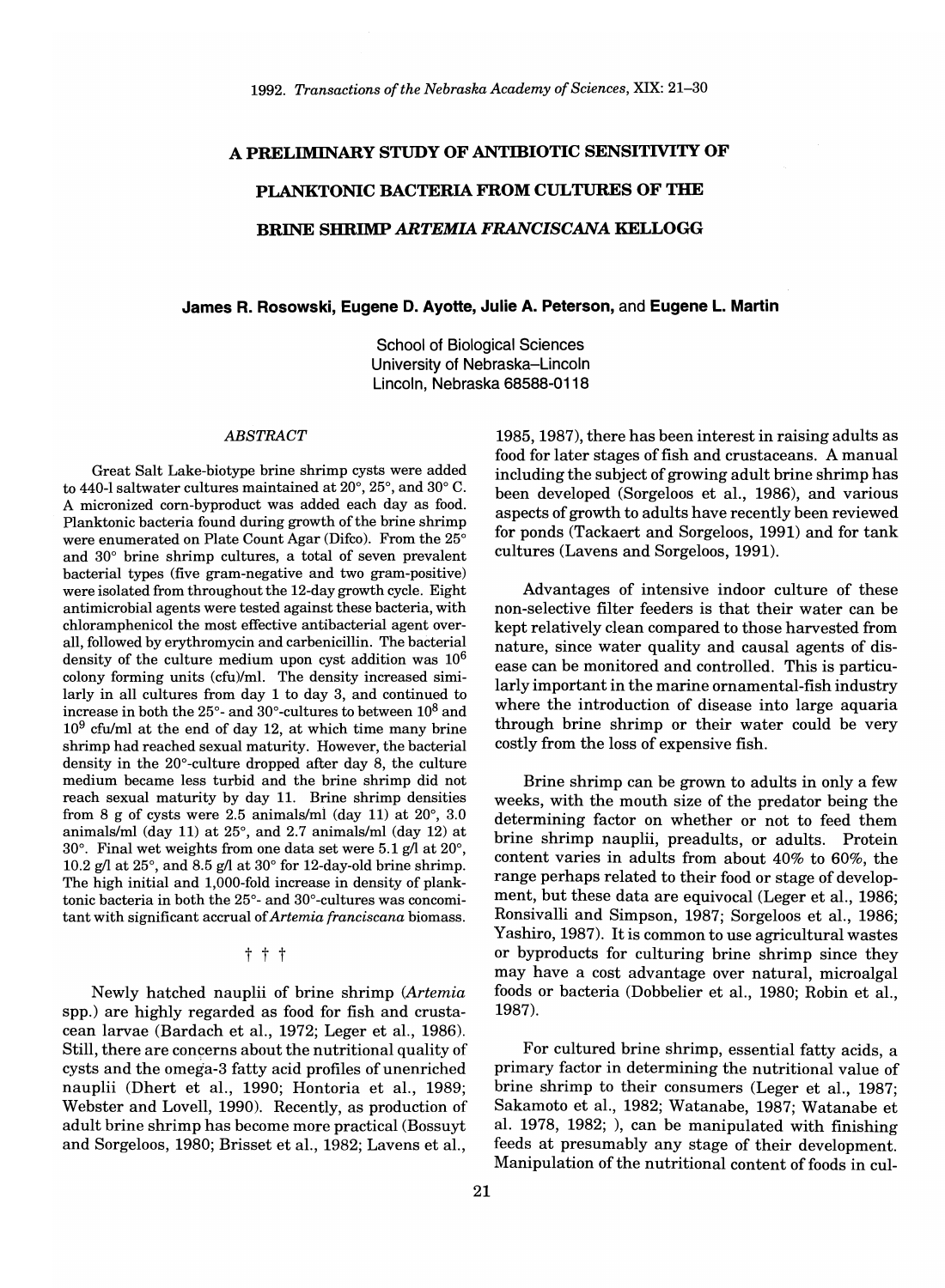ture systems is important because brine shrimp on grain-based diets, for example, may be nutritionally poor (Lavens and Sorgeloos, 1991, Lavens et aI., 1986), although eicosopentenoic acids can be generated in them from foods that lack them (Ronsivalli and Simpson, 1987). In contrast, in nature, diets of brine shrimp are variable, unpredictable, and uncontrollable.

The use of antibiotics has become widespread in some aquaculture culture/feed situations (Fitt et aI., 1992; Grave et aI., 1990; Nicolas et aI., 1989), and antibiotics have applications in fish and shellfish shipping-water as well (Braley, 1992; Teo et aI., 1990). Previous studies of bacteria associated with brine shrimp include studies of cysts and nauplii and have considered the possibility of harmful bacteria being transmitted to larval fish during feeding (Austin and Allen, 1981; Benavente and Gatesoupe, 1988,1989; Gatesoupe, 1982; Gilmour et aI., 1975). High densities of *Vibrio*  can develop on brine shrimp nauplii and can become pathogenic by inhibiting their swimming (Gunther and Catena, 1980). One filamentous bacterium, *Leucothrix mucor,* is also pathogenic when growing on brine shrimp (Solangi et aI., 1979). And, to control bacterial infections in panaeid larvae, brine shrimp have been used to deliver antibiotics to them (Mohney et aI., 1990). The usefulness of certain bacteria as a food for brine surimp has been studied as well, and for many foods bacteria are needed to make them complete nutritionally (D'Agostino, 1980; Dobbelier et aI., 1980; Douillet, 1987; Yasuda and Taga, 1980).

Attention has only recently been drawn to the need to know the composition and population density of bacteria associated with cultures on survival and growth of the target larvae (Nicolas et aI., 1989). The expected increase in use of cultured preadult and adult brine shrimp in aquaculture has lead us to study the effects of different temperatures on bacterial growth in brine shrimp cultures, to assess bacterial densities, and to note any obvious effects of these bacteria on brine shrimp growth. A benefit to management of culture system planktonic bacteria is that if uneaten food and wastes can be efficiently mineralized by them, food conversion ratios and water quality would likely be improved. In the interest of finding a means to control planktonic bacterial densities and species composition, should control become desirable in the future, antibiotic-sensitivity tests were performed to identify suitable antimicrobial agents. Another use for antimicrobial agents might be in brine-shrimp shipping or storage water, where to decrease bacterial activity might improve water quality thus prolonging brine shrimp longevity. Preliminary data on antimicrobial agents for bacteria in brine shrimp culture water are thus reported with these objectives in mind.

## **MATERIALS AND METHODS**

## **Culture** system

Brine shrimp, *Artemia franciscana* Kellogg, were cultured in 114 cm by 114 cm ABS plastic-lined tanks filled with culture water medium (NaCl and *Instant Ocean™* mixture, 3 to 1 by weight, with a salinity of 35 ppt) to a depth of 34 cm (about 440 I). The brine shrimp were cultured at three temperatures (20°, 25°, 30° C) in a growth room cooled to below the temperatures required, with the cultures then heated to the appropriate temperatures with four 250-watt aquarium heaters/culture. The pH of the culture medium ranged from 7.6 to 8.7. To each aerated hatch-tank (a 20 gallon aquarium with 6 gallons of saltwater medium) was added 8 g of Sanders brine-shrimp cysts (Great Salt Lake biotype, Utah) in one bank of experiments, and each temperature experiment was repeated at least one time. In further, additional experiments, 9, 9.5, 10, or 11 g of cysts were added instead of 8 g, and the harvests were not necessarily at exactly 12 days. The results of the final biomass, although not strictly comparable, are nevertheless useful.

The tanks were aerated continuously throughout the growth cycle to maintain an oxygen concentration of 4-6 mgll (monitored with a YSI oxygen meter) except upon food addition, which caused temporary drops in the oxygen concentration. The brine shrimp were fed 3-5 times a day a micronized corn byproduct mixed with water, strained through a  $150 ~\mu m$  screen and stored refrigerated until use. Brine shrimp density was determined by using a turkey baster and drawing 3 or 4 samples from the culture tanks, to a volume of ca 100 ml, which assured that at least 250 animals would be counted in each sample; means were determined from three replicates for each tank. Brine shrimp were usually harvested 12 days (range 10-13) after the addition of nauplii, by draining the entire culture through five-gallon buckets with  $600 \mu m$  screens in the bottom. After most of the water was drained from the shrimp, they were collected into plastic measuring cups with  $600$ -µm screen bottoms for further draining; when water no longer dripped from the cups, the brine shrimp were then frozen and weighed to the nearest 1/4 pound.

## **Experimental procedures for bacteria**

During the 12-day growth cycle of the brine shrimp, bacteria samples were taken with sterile Pasteur pipettes at the same time each day from the center of each experimental tank, 15 cm below the water surface. Bacterial samples were taken from two different sets of experiments at all three temperatures. These samples were immediately diluted and spread-plated in triplicate onto Petri plates containing the generalpurpose complex medium *Plate Count Agar* (Difco) with 35 g/l of NaCl. The plates were incubated at  $30^{\circ}$  (the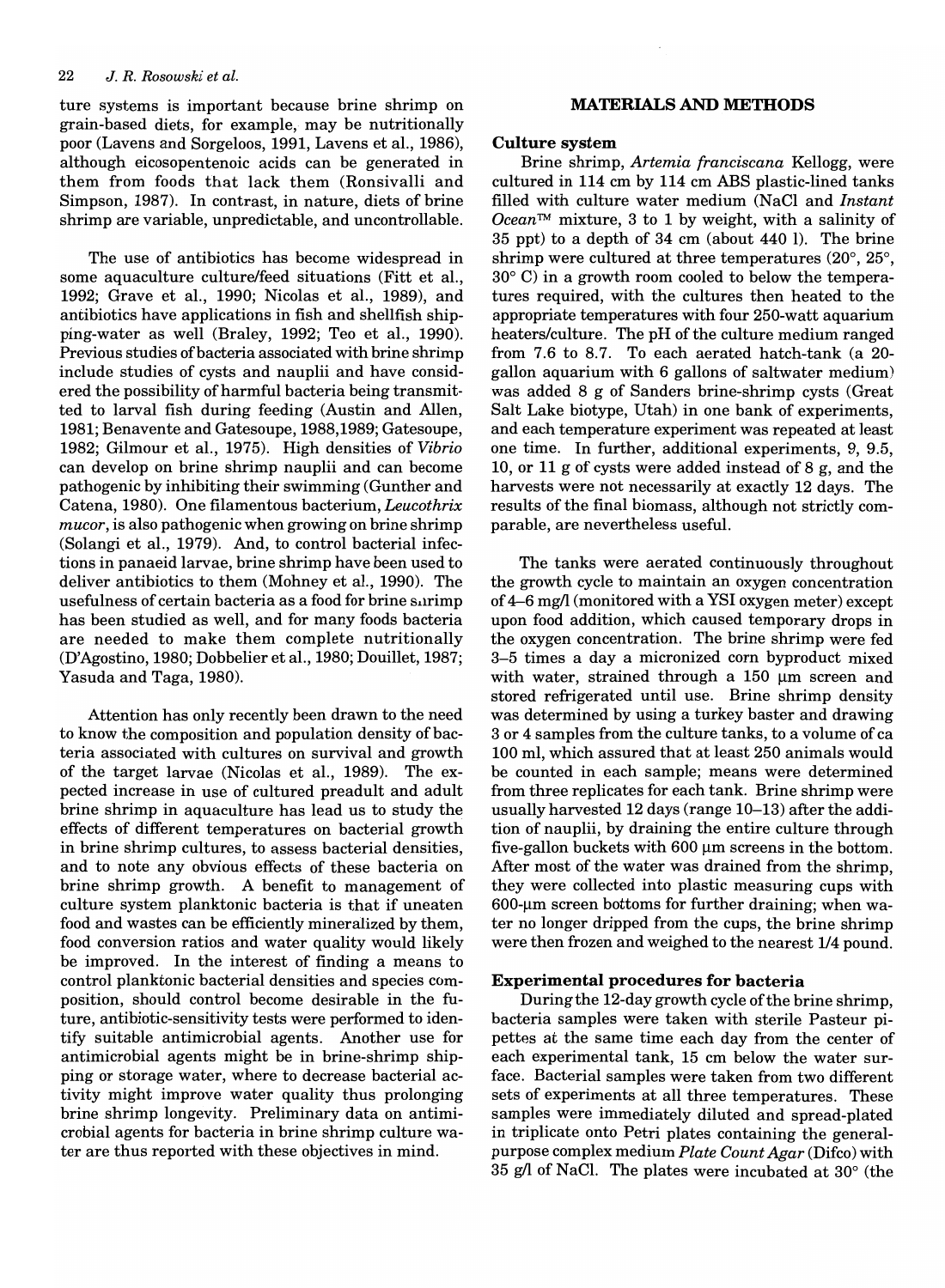highest temperature at which the shrimp were cultured) for four days and the colonies were then counted.

From the 25°- and 30°-cultures, a total of seven prevalent colony types were selected from throughout the 12-day growth cycle. Pure cultures were then isolated from streak plates and transferred to agar slants. The seven different bacterial types were stained and examined for their gram reaction. A variety of growth studies and biochemical tests were also run. The relationship of each type to oxygen was determined using thioglycolate broth. Bacterial motility was tested using semi-solid agar. A summary of the various characteristics for the seven prevalent types of bacteria is found in Table I. Antibiotic sensitivity testing was then performed on the seven isolates by the Kirby-Bauer method using eight different Difco antibiotic-sensitivity disks (Table II).

## **RESULTS**

## Growth of the brine shrimp

Growth of the brine shrimp at the three different temperatures occurred most rapidly at 25° and 30°, while the brine shrimp in the 20°-cultures grew noticeably slower. In the 30°-cultures, brine shrimp grew

Table I. Characteristics of the prevalent planktonic bacterial types in the 25°- or 300 -C brine-shrimp *(Artemia franciscana)* cultures.

| <b>Bacterial Types</b>     | 1 <sup>a</sup> | 2 <sup>b</sup> | 3 <sup>c</sup>   | 4 <sup>c</sup>    | 5 <sup>c</sup>    | 6 <sup>d</sup> | 7 <sup>a</sup> |
|----------------------------|----------------|----------------|------------------|-------------------|-------------------|----------------|----------------|
| Colony color               | white          | pink           | green-<br>yellow | yellow-<br>orange | yellow-<br>orange | white          | brown          |
| Morphology                 | rod            | rod            | rod              | rod               | rod               | rod            | rod            |
| Gram stain reaction        |                | —              | $\ddot{}$        |                   |                   |                | $\ddot{}$      |
| Relation to oxygen         | aer.           | aer.           | aer.             | aer.              | aer.              | facult.        | aer.           |
| Motility                   | $+$            | $\mathbf{ND}$  | $\ddot{}$        | $\ddot{}$         | $\ddot{}$         | $+$            | $\ddot{}$      |
| Growth at:                 |                |                |                  |                   |                   |                |                |
| 0% NaCl                    | $+$            |                | $\div$           | $+$               | $\ddot{}$         |                | +              |
| 3.5% NaCl                  | $+$            | $+$            | $\ddot{}$        | $\ddot{}$         | $+$               | $+$            | $\ddot{}$      |
| 10.0% NaCl                 | <b>ND</b>      | $+$            | $\ddot{}$        | $+$               | ND                | ND             | ND             |
| Growth at:                 |                |                |                  |                   |                   |                |                |
| $25^{\circ}$ C             | $+$            | $+$            | $+$              | $+$               | $\ddot{}$         | $+$ .          | $\ddot{}$      |
| $30^{\circ}$ C             | $+$            | $+$            | $\ddot{}$        | $\ddot{}$         | $\ddot{}$         | $\ddot{}$      | $\ddot{}$      |
| $37^\circ$ C               | $+$            | $+$            | $\ddot{}$        | $\ddot{}$         | $\ddot{}$         | $\ddot{}$      | $+$            |
| Catalase                   | $+$            | ND             | $+$              | $+$               | $\ddot{}$         | $+$            | $+$            |
| Oxidase                    | $+$            | ND             |                  |                   |                   | $+$            | $+$            |
| <b>Sugar fermentation:</b> |                |                |                  |                   |                   |                |                |
| glucose                    |                | ND             |                  |                   |                   |                | $\pmb{+}$      |
| lactose                    |                |                |                  |                   |                   |                |                |
| mannitol                   |                |                |                  |                   |                   |                |                |
| Spreader colonies          |                |                |                  |                   |                   | $\ddot{}$      |                |

aisolated from culture water before addition of food bisolated from culture water sometime after day 5 Cisolated from culture water from days 10 to 12 disolated from culture water from day 3  $ND = not determined; + = positive; - = negative$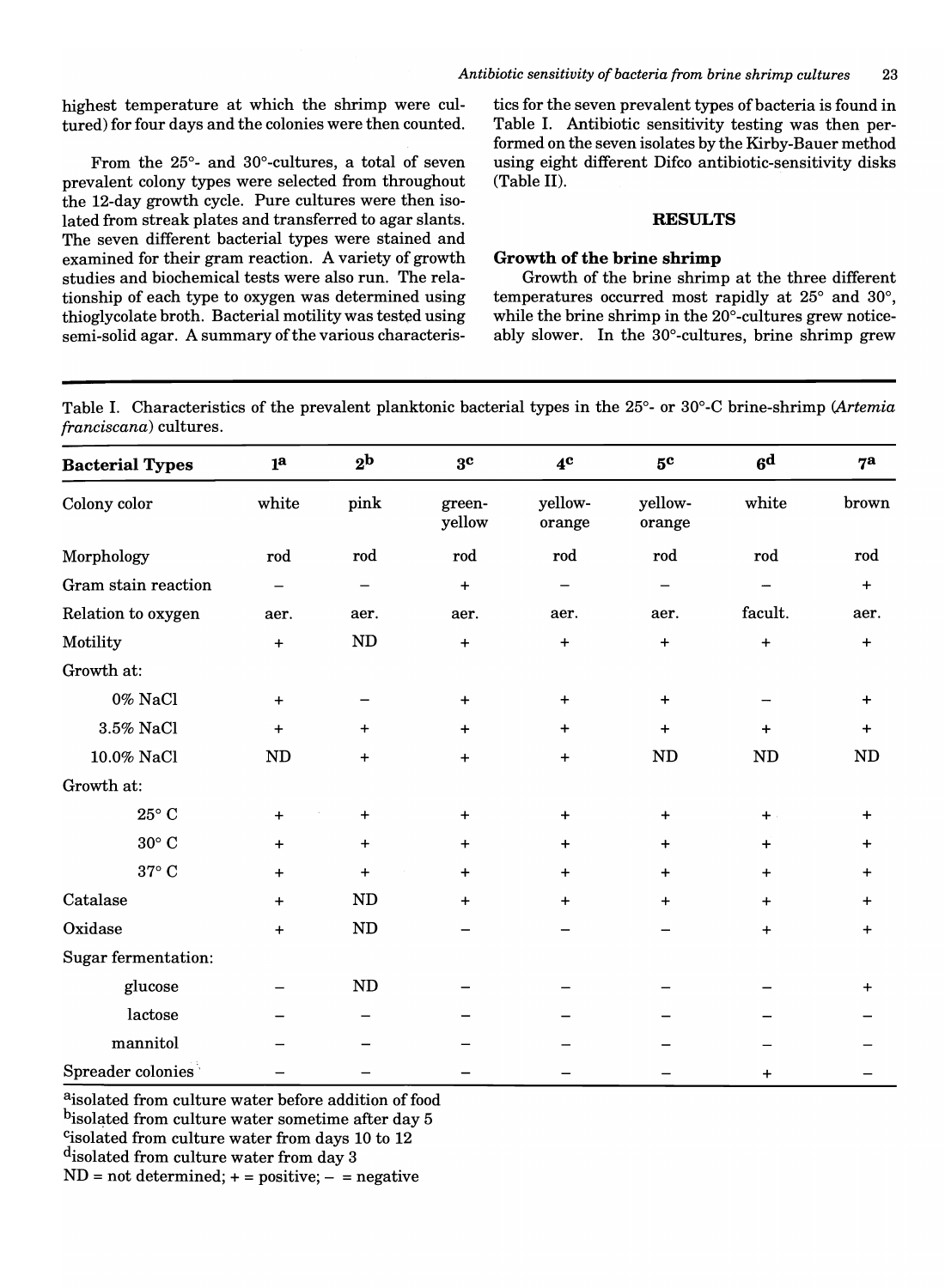| Antimicrobial   | <b>Colony Number</b> |         |           |          |                 |           |           |           |  |  |
|-----------------|----------------------|---------|-----------|----------|-----------------|-----------|-----------|-----------|--|--|
| agent           | $(\mu$ g)            | 1       | $\bf{2}$  | $\bf{3}$ | 4               | 5         | 6         | 7         |  |  |
| Penicillin G    | (10)                 |         |           |          |                 |           |           |           |  |  |
| Kanamycin       | (30)                 |         |           |          |                 |           |           | $\ddot{}$ |  |  |
| Erythromycin    | (15)                 | $++$    |           | $^{++}$  | $++$            | $++$      | $\ddot{}$ |           |  |  |
| Cephalothin     | (30)                 | $^{++}$ |           | $^{++}$  | $^{++}$         |           |           |           |  |  |
| Chloramphenicol | (30)                 | $++$    | $++$      | $^{++}$  | $++$            | $\ddot{}$ | $^{++}$   | $\ddot{}$ |  |  |
| Ampicillin      | (10)                 | $^{++}$ | $\ddot{}$ |          |                 | $\ddot{}$ |           |           |  |  |
| Oxacillin       | (10)                 |         | $\ddot{}$ |          |                 |           |           |           |  |  |
| Carbenicillin   | (100)                | $^{++}$ |           | $^{++}$  | $^{\mathrm{+}}$ | $^{++}$   |           |           |  |  |

Table II. Antibiotic sensitivity of the predominant bacterial colonies found during growth of the brine shrimp *(Artemia franciscana)* as determined with Difco diffusion test discs.

more slowly than the 25°-cultures in the last few days before harvest. Those brine shrimp in the 25°-cultures were sexually mature adults (6-7 mm); those in the 30° cultures were similar in size to those in the 25°-culture; there were no adults in the 20°-cultures in 12 days, and exuviae were abundant. Final brine shrimp densities were 2.5/ml, 3.0/ml, and 2.7/ml at 20°, 25° , and 30° respectively. The wet weights of the harvests were 5.2 g/l, 10.2 g/l and 8.5 g/l in one experiment at  $20^{\circ}$ ,  $25^{\circ}$ , and 30° (Fig. 1) respectively, based on the entire yield from each tank, not on subsamples. A similar experiment at  $20^{\circ}$  produced 5.7 g/l of brine shrimp in 12 days.

In other experiments,  $9.5$  g of cysts produced  $9.8$  g/l of brine shrimp in 10 days at  $25^{\circ}$ , and  $9.5$  g/l in 13 days at 25 $^{\circ}$ . And, 9 g of cysts produced 9.2 g/l of brine shrimp in 11 days at 25°. But 10 g and 11 g of cysts produced 12.9 g/l and 11.3 g/l of brine shrimp in 12 and 13 days at  $30^{\circ}$ , respectively.

## **Bacterial densities of the brine shrimp cultures**

Planktonic bacterial densities at the three culturetemperatures for the 12-day growth experiments (two sets of experiments) are shown for a single trial in Figure 2. The additional experimental group at the







Fig. 2. Development of planktonic bacteria during brine shrimp growth with first food addition at day 1. Temperature in the respective cultures: circles =  $20^{\circ}$ ; squares =  $25^{\circ}$ ; triangles =  $30^\circ$ .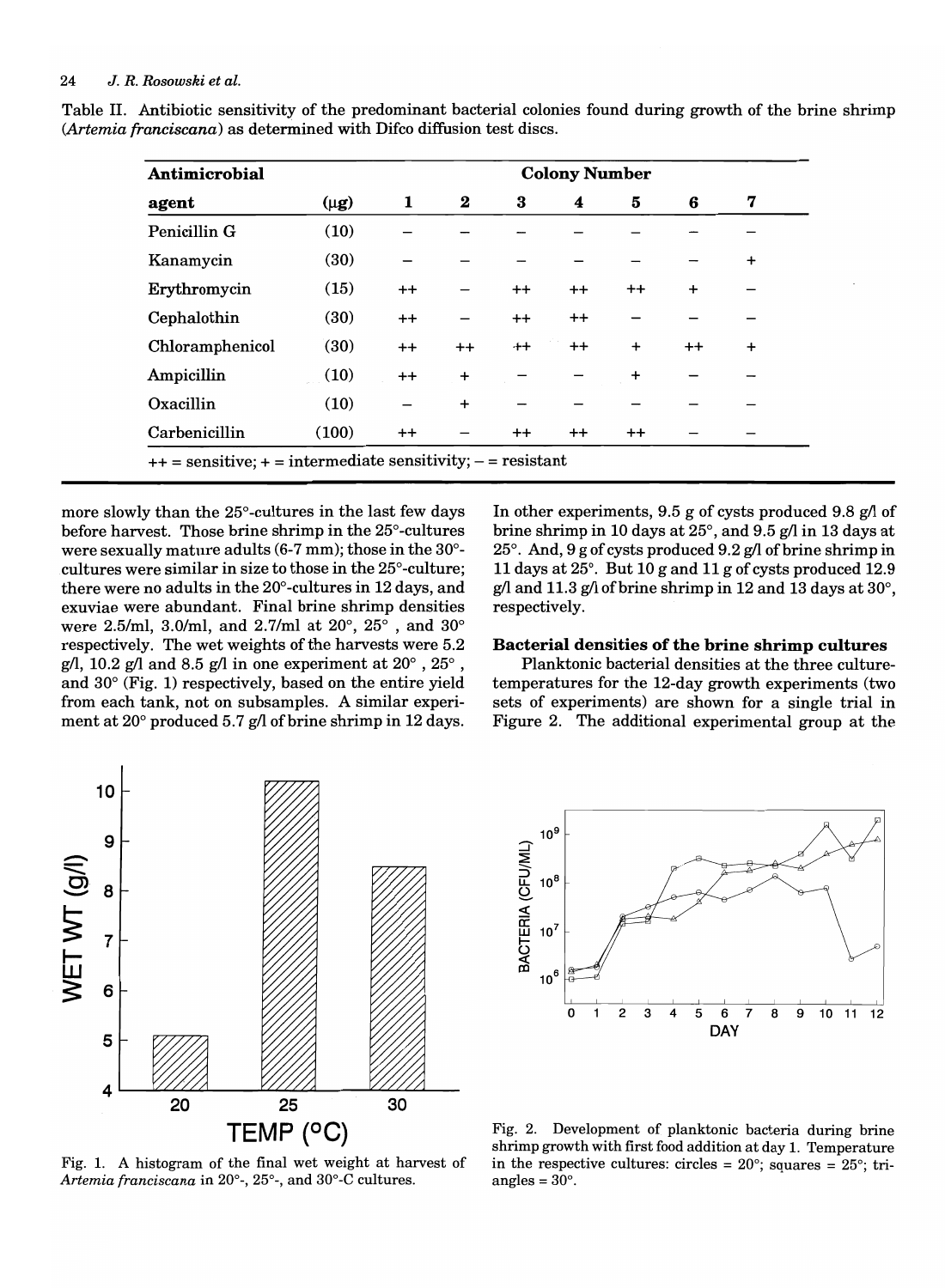same three temperatures produced similar bacterial densities daily except at 20° for the last two days, in which case the densities were somewhat higher than those shown in Figure 2. In all experiments, the bacterial densities started out similarly at about  $1-2 \times 10^6$ colony-forming units (cfu)/ml and increased tenfold between days 1 and 2 with the initiation of food addition. After day 3, differences in bacterial densities and common colony types could be observed among the 25°-and 30°-cultures. The 20°-culture (Fig. 2) showed the lowest bacterial density. After day 6 at this temperature, the bacterial density leveled off going no higher than  $1.4 \times 10^8$  cfu/ml, and dropped significantly by day 11. The 25°- and 30°-cultures (Fig. 2) had substantially higher bacterial densities, with the 25°-culture being somewhat higher than the 30°-culture. On day 10 the bacterial density of the 30°-culture was about  $6.0 \times 10^8$ cfu/ml, whereas in the 25°-culture the level was  $2.0 \times$  $10<sup>9</sup>$  cfu/ml. In both the 25°- and 30°-cultures, as the bacterial densities steadily increased, the culture water became more turbid from the buildup of wastes which largely remained suspended with continuous aeration. In the 20°-culture the turbidity was lower because of the lower bacterial density and less brine shrimp biomass including feces.

## Bacteria characteristics and antibiotic sensitivity

Of the seven bacterial colony types isolated from the  $25^{\circ}$ - and  $30^{\circ}$ -brine-shrimp cultures, two were grampositive rods and five were gram-negative rods (Table I). The two gram-positive rod colony types consisted of a brown type (type 7) found early in the cultures before initiation of feeding of the brine shrimp, and a greenish-yellow colony type (type 3) that was prevalent towards the end of the growth cycle. Both these bacteria are likely members of the genus *Bacillus* (Sneath et al., 1986), but unfortunately no test was made for endospores to further support this conclusion. One of the gram-negative rods (type 5) formed yellowish spreadercolonies (Table I) which sometimes interfered with colony enumeration. Pigmented yellow-orange colonies (types 4, 5) were typical during the later days of the brine shrimp growth in the 25°-tank. Bacterial types 1, 2, and 6 were found early in the growth cycle and continued to be quite prevalent throughout growth of the brine shrimp. While it is somewhat difficult to definitively identify the respective types of these gramnegative bacteria from our data, they all are probably *Pseudomonas, Vibrio,* and *Acinetobacter* (Krieg, 1984).

The antibiotic-sensitivity tests showed chloramphenicol to be overall the most effective antimicrobial agent against all of the bacterial colony types tested (Table I). Erythromycin and carbenicillin were effective against more than half of the bacterial isolates tested. All seven isolates were resistant to penicillin G,

while intermediate sensitivity was shown for only one isolate each on kanamycin and oxacillin (Table 11.).

## **DISCUSSION**

### The effect of temperature

During the first few days of growth of the brine shrimp at the three different temperatures, those in the 30°-cultures grew as well as those in the 25°-cultures. However, in the 30°-cultures, good growth was not maintained during the last few days and the water became very turbid. Perhaps at this time some feedings caused oxygen to became momentarily limiting as well, and there may have been a higher aerobic bacterial turnover rate at that higher temperature (the absolute bacterial densities at 25° and 30° were similar however). The results from a single set of experiments showed that for culturing of adult *Artemia franciscana*  (from Great Salt Lake cysts, the warm-water biotype) at a density of about 3.0 animals/ml, the highest yield in 12 days of growth occurred at 25°; this data is too limited to state that 25° is the optimum temperature for growth of this biotype, and it should be noted that Vanhaecke et al. (in Lavens and Sorgeloos, 1991) provide data showing the greatest biomass at 30°, with better than 90% survival (Vanhaecke et al., 1984). In a study using axenic (bacteria-free) culture media, it was concluded that the brine shrimp growth rate was greater at 30° than at 25°, but the final biomass was not reported (Hernandorena, 1976). In our own study, a biomass equalling or exceeding that reported for the data set in Figure 1 at 25° occurred by adding more nauplii to tanks as demonstrated in the experiments at 30°. The data provided by Vanhaecke et al. (in Lavens and Sorgeloos, 1991) in which the Utah and San Francisco Bay biotypes were compared, shows the greatest biomass for the Utah biotype at 27.5 and 30° and for the San Francisco biotype at 22.5 and 25°. Clearly there is a wide temperature range  $(25-31^{\circ})$  at which rapid growth of the Utah biotype occurs.

Brine shrimp in the 20°-culture grew much more slowly than those at the higher temperatures, and they swam slowly even though the oxygen concentration was high. At any given temperature, brine shrimp swim more slowly as oxygen approaches near-depletion levels, but oxygen depletion was not likely at this temperature at any time. The cause of slow growth is likely due to a slower metabolism compared to that at 25° and 30°

The overall lower densities of bacteria at 20° at the end of the growth period suggest that this lower density of bacteria may have played some role in the final lower yield of the brine shrimp in the 20°-cultures. At all temperatures, during the first few days the bacterial densities and the major colony types were similar, many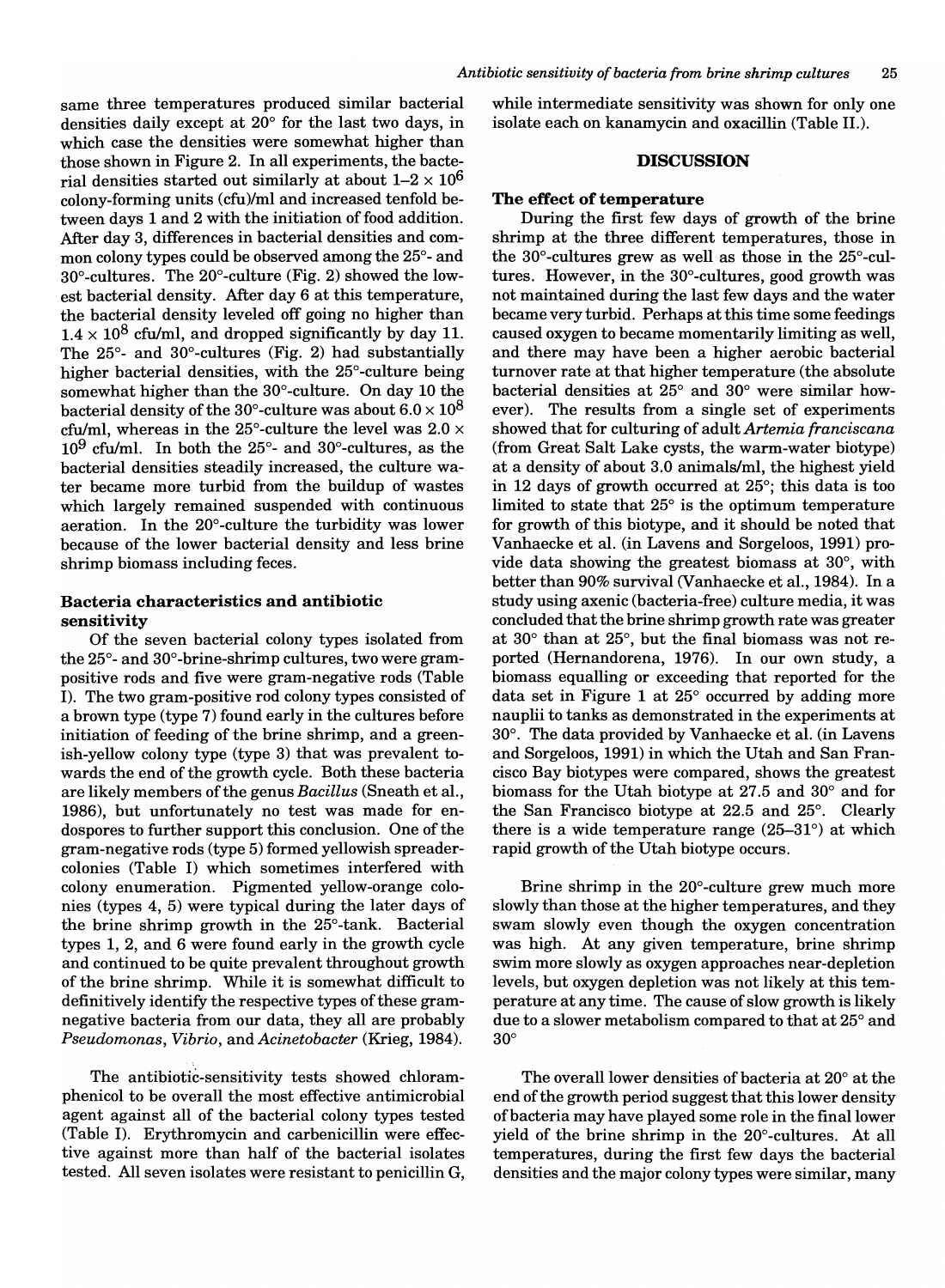## *26* J. *R. Rosowski et ai.*

of them being pigmented. The brine shrimp at the three different temperatures received the same amount of food but did not produce the same growth although the water column became essentially cleared of food soon after each feeding. Precipitation of the food particles might have been more important in the waterclearing than was cropping of the food by the brine shrimp, but we have no data to support this suggestion. On the basis of temperature alone, it is likely that the bacterial turnover rates in the 25°- and 30°-cultures were much greater than in the 20°-culture even though the absolute densities were similar. This would suggest that the brine shrimp were removing the bacteria faster at the higher temperatures. And, they may have been able to crop down the bacteria towards the end of the growth period in the 20°-cultures because of the increase in their size and efficiency of filter feeding in their later stages of growth.

The oxygen concentration of the culture water was higher at the lower temperature as more oxygen dissolves in cooler water, but that positive attribute apparently could not offset the direct effect of the lower temperature on brine-shrimp metabolism. The brine shrimp in all cultures developed a reddish color, but a bright pink-red color indicating that they had been stressed for oxygen and had developed increased levels of hemoglobin over time, was not seen in any of the cultures.

## Bacteria as food for brine shrimp

Previous studies with natural foods or food byproducts have shown that the nutritional requirements of brine shrimp are often not met under axenic conditions (D'Agostino, 1980; Douillet 1987). A comparison of dry foods under xenic and axenic conditions showed that bacteria were essential for complete nutrition although the bacterial densities were not determined (Douillet, 1987). Our study suggests that a fortuitous microflora developed and increased from 106 to  $10^9$  cfu/ml over a 12-day period in the presence of significant brine-shrimp growth, with no obvious detrimental effects to the brine shrimp themselves.

The chemical composition of bacteria suggests that they may be highly nutritious and easily digested (Seki, 1964; Zobell, 1946). Indirect evidence for the potential impact of bacteria as food in the Great Salt Lake is that their total biomass far exceeds that of the algal biomass (Post, 1977). A non-living medium for growing brine shrimp axenically to adults is quite complex and, of the requirements, bacteria of xenic cultures likely provide brine shrimp with vitamins, amino acids, and fatty acids (Conklin and Provasoli, 1978; Provasoli and Shiraishi, 1959). Furthermore, brine shrimp may contain" bacterial symbionts which aid them in obtaining nutrients from digested food (Post and Youssef, 1977).

Some bacteria are more desirable than others as food for brine shrimp (Douillet, 1987; Yasuda and Taga, 1980). Still, brine shrimp typically have not grown well on diets consisting only of bacteria (Seki, 1965, 1966; Yasuda and Taga, 1980). Brine shrimp from the Great Salt Lake fed halobacteria were smaller than normal and short-lived (Post, 1981). On the other hand, a preliminary report (Intriago, 1992) suggests that a *Flexibacter* not only can serve as a complete food for *Artemia* to adult size, but can aid in digestion of algae through release of exoenzymes in mixed algal-bacterial cultures. It is interesting that of the seven prevalent bacterial types, two of the commonest in our cultures were gram-positive, for certain gram-positive bacteria may release exoenzymes which have been found to be toxic to brine shrimp (Austin and Allen, 1981). Elimination of toxic bacteria from a fortuitous or selected microflora in brine shrimp cultures would be a desirable goal possibly addressed through antibiotic microbial manipulation.

## Mixed diets with bacteria

In a study by Douillet (1987), it is interesting that of six foods *Spirulina* was either the best or the worst food for brine shrimp depending on the bacterial flora associated with it. In light of these findings, Lavens et aI. (1987) have suggested that evaluations of mixed diets in flow-through systems should be interpreted only as tendencies, since the impact of a favorable or unfavorable microflora is reduced to the extent to which the microflora is removed in the effluent. Although the batch cultures described here are ones in which fortuitous bacteria have been allowed to develop, the system had been in operation for many months and thus there would have been some natural selection of the bacteria to conditions of the cultures over time. That is, those bacteria that remain after a tank is harvested and briefly washed out with tap water will be there to inoculate the next culture. To what extent such bacteria are positive or negative towards water or food quality is not known, but the reasonably high brine-shrimp yields reported here suggest biomass development similar to what others have reported (Lavens et aI., 1985; 1987; Rosowski, 1989).

## Water quality

Many interacting parameters must be optimized for maintaining water of high quality in batch cultures. It has been suggested that nutritionally-rich diets may give rise to unmanageable bacterial equilibria (Douillet, 1987). If the planktonic bacterial density becomes too high, the water becomes turbid, the oxygen concentration drops, and the brine shrimp grow poorly as happened at 30°in the last few days of our experiments. Figure 2 shows that at the higher temperatures at which the brine shrimp were grown, the bacterial den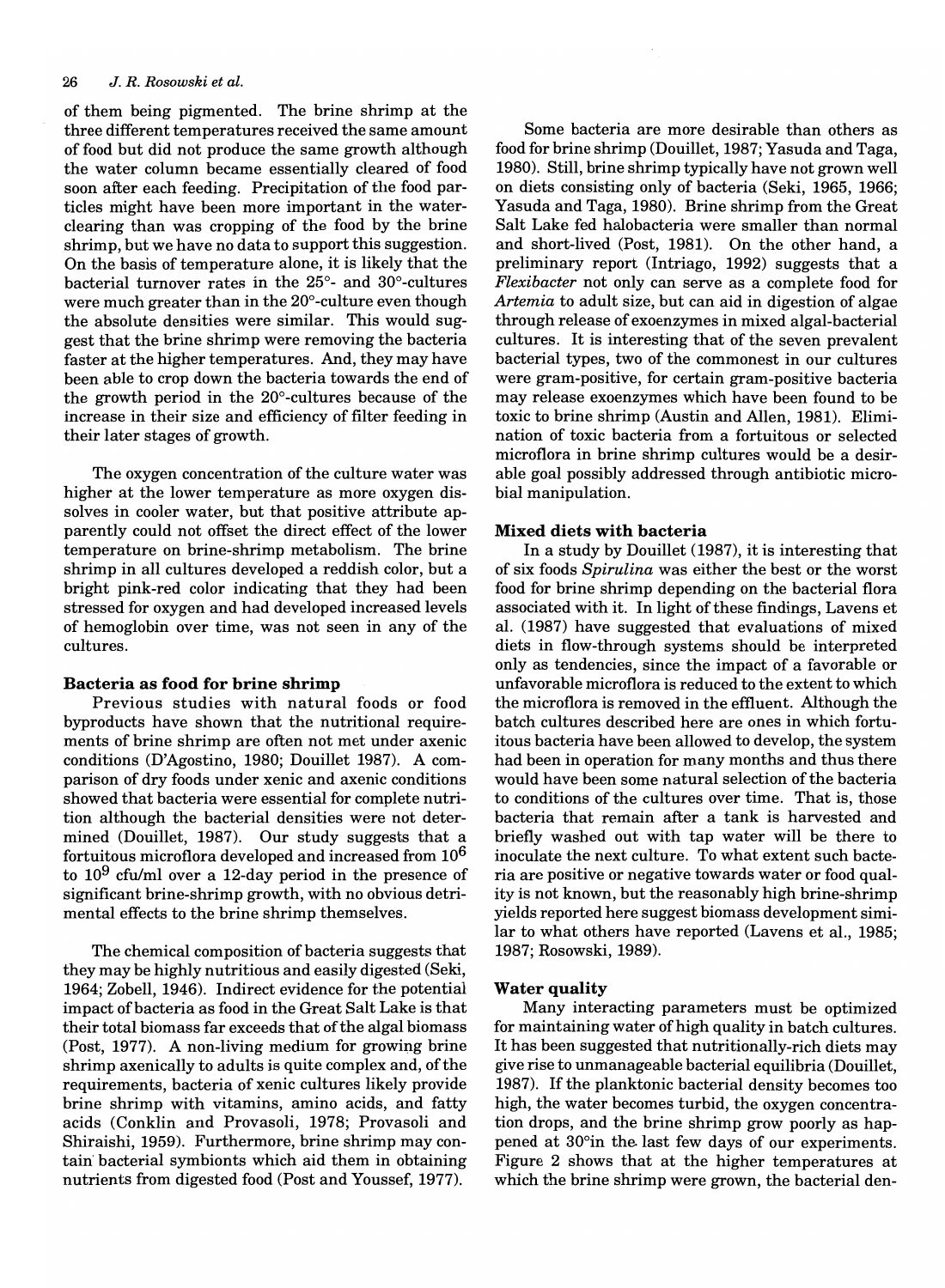sities were greatest in the last few days of the experiments. However, at low bacterial densities with slower turnover rates, waste materials may not be as completely decomposed as was observed in the 20°-cultures (Fig. 2) where exuviae were conspicuously intermixed with the live brine shrimp at final harvest. The upper and lower limits of planktonic bacterial density acceptability in brine shrimp cultures requires further study, but an increase of from  $10^6$  to  $10^8$  cfu/ml in 12 days is a manageable increase in highly aerated cultures.

Past measures to control bacteria in cultures have centered around manipulation of food-particle size (Dobbeleir et aI., 1980) and the addition of a selected bacterial microflora (Douillet, 1987). Indirect evidence suggests that the maximum food particle size ingested is 25-10  $\mu$ m for nauplii and 40-50  $\mu$ m for adults (Dobbeleir et aI., 1980). In our culture system, food was passed through a 150-um screen; a screen with a much smaller pore size was not used because pore-clogging of the screen made further removal of larger particles impractical. It is likely that the larger food particles not eaten by the brine shrimp accumulated in the cultures and allowed for an increase, with time, in the bacterial density associated with cultures at all temperatures. Of course, fecal material would accumulate during this period and be a readily available substrate for the bacteria as well.

Bacteria in cultures also play an important role in the carbon cycle by decomposing wastes. They appear more active when attached and in aggregates with organic matter because nutrients are high at liquidsolid interfaces (Paerl, 1985; Zobell, 1943; Zobell and Anderson, 1936). The chitinous-encased fecal pellets and the exuviae of brine shrimp are too big to be ingested by brine shrimp, but bacteria in the cultures usually break down this discarded material, and if these bacteria were to become planktonic and associated with particles no larger than about  $50 \mu m$ , they could become food for the brine shrimp. It is reasonable to speculate that the result of this microbial activity is improved nutrition and water quality if wastes are rapidly mineralized.

## **Potential use of antibiotics**

D'Agostino and Provasoli (1968) tested the tolerance of nauplii and adults to antibiotics. They found that while no single antibiotic was effective in killing all bacteria on brine shrimp, a mixture of penicillin, streptomycin, polymixin and chloramphenicol was effective for the purpose of a one-time treatment for establishing axenic cultures. There was no obvious negative effect on growth of the brine shrimp at concentrations they characterized as "safe," although nauplii "seemed more sensitive" at levels characterized as "toxic." Disinfecting the surface of brine shrimp nauplii has also lead to an improved rate of survivorship of turbot fed such brine shrimp (Benavente and Gatesoupe, 1988; Gatesoupe, 1982). Gilmour et aI. (1975) found that a combination of penicillin G and streptomycin improved the effectiveness in killing bacteria on the cyst surface, but penicillin G was ineffective against all seven bacterial isolates from our culture system. A correlation between improved cyst-hatching and antibiotic concentration has been demonstrated at higher hatching densities using chloramphenicol and penicillin-streptomycin (Coleman et aI., 1980).

The bacteria found in the culture water of the present study possibly were of different genera than those found on cysts and nauplii by Austin and Allen (1981) but, as indicated earlier, further work is needed to establish the species present. Although the major bacterial isolates proved sensitive to certain of the antibiotics we tested, we have no information on the effects, positive or negative, of these bacteria on the brine shrimp. Also, we cannot speculate on the potential effectiveness of using antibiotics to kept culture conditions from deteriorating, or for shifting the composition of a bacterial flora to a more desirable one since we don't know if the brine shrimp can tolerate antibiotics as a continuous presence. The stability of the antibiotics in highly-bacterialized cultures would have to be assessed as well before remediation procedures could be developed. Furthermore, antibiotics have broad specificity and we don't know which bacteria of a culture may be potentially harmful or useful in the culture system. We know that up to  $10^9$  cfu/ml were tolerable levels of bacteria in our brine shrimp cultures, and that 106 cfu/ml developed only 24 hr after the addition of cysts (Fig. 2) and before the addition of food. The composition of the bacterial community shifted as time passed, and perhaps as soon as new food was added for the brine shrimp.

The literature thus suggests that antibiotics may be considered as management resources when bacteriological problems are addressed in the hatching of brine-shrimp nauplii and culture of adults, and perhaps in their holding- and shipping-water. However, the questions raised in the previous paragraph must be answered before specific experiments on management techniques can be adequately designed. The appearance of resistant strains of gram-negative bacteria in catfish intestinal tracts, and in their water and pond sediments that had been exposed to antimicrobial agents (McPhearson et aI., 1991) further suggests that caution must be used in developing therapeutic strategies to minimize the development of antibioticresistant strains of bacteria. Swamping a culture system with a desirable bacterium that would out-compete an undesirable species through normal community culture dynamics would be preferable to the use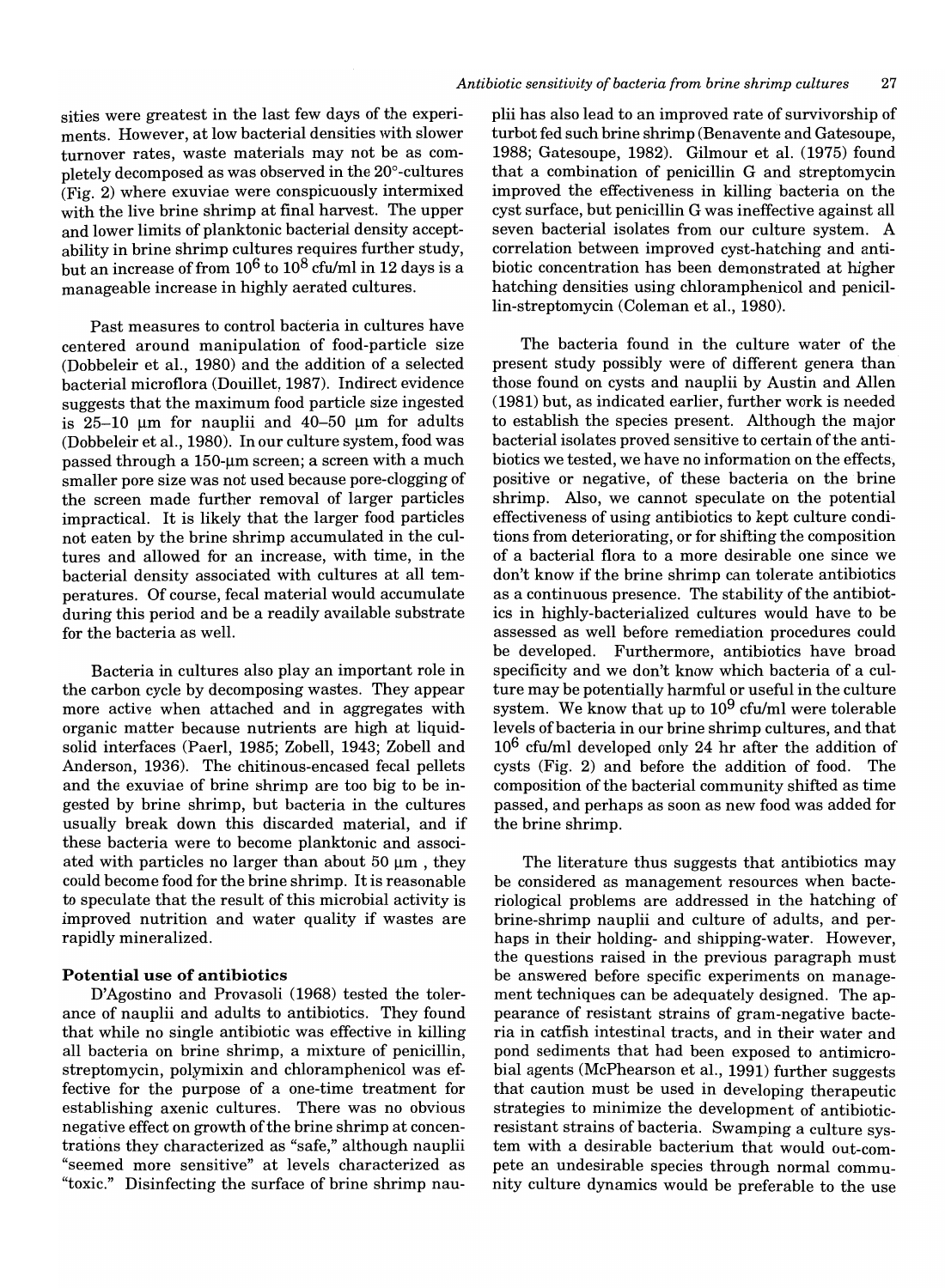of antibiotics for this purpose. Given the importance of bacteria in general as food in xenic-culture systems for filter feeders, further attention to optimizing their presence, and directing their species composition and growth is warranted. The recent report by Intriago (1992) of the growth of brine shrimp to adults using only *Flexibacter* strain Inp3 as food suggests this strain as a potential additive for xenic culture-system manipulation.

## **LITERATURE CITED**

- Austin, B., and D. Allen. 1981. Microbiology of laboratory-hatched brine shrimp *(Artemia). Aquaculture*  26: 369-383.
- Bardach, J. E., J. H. Ryther, and W. O. McLarney. *1972. Aquaculture: the farming and husbandry of freshwater and marine organisms.* New York, Wiley-Interscience: 868 pp.
- Benavente, P. G., and F. J. Gatesoupe. 1988. Bacteria associated with cultured rotifers and *Artemia* are detrimental to larval turbot, *Scophthalmus maximus* L. *Aquaculture Engineering* 7: 289-293.
- Bossuyt, E. and P. Sorgeloos. 1980. Technological aspects of the batch culturing of Artemia in high densities. *In:* G. Persoone, P. Sorgeloos, O. Roels, and E. Jaspers (eds.), *The brine shrimp* Artemia, *Vol.* 3, *Ecology, culturing, use in aquaculture.*  Wetteren, Belgium, Universa Press: pp. 133-152.
- Braley, R. D. 1992. Improved method for shipping *Tridacna gigas* seed. *Aquaculture* 102: 193-199.
- Brisset, P., D. Versichele, E. Bossuyt, L. De Ruyck, and P. Sorgeloos. 1982. High density flow-through culturing of brine shrimp *Artemia* on inert feeds-Preliminary results with a modified culture system. *Aquaculture Engineering* 1: 115-119.
- Coleman, D. E., L. K Nakagawa, R. M. Nakamura, and E. Chang. 1980. The effects of antibiotics on the hatching of Artemia cysts. *In:* G. Persoone, P. Sorgeloos, O. Roels, and E. Jaspers (eds.), *The brine shrimp* Artemia, *Vol.* 3, *Ecology, culturing, and use in aquaculture.* Wetteren, Belgium, Universa Press: pp. 153-157.
- Conklin, D. E., and L. Provasoli. 1978. Biphasic particulate media for the culture of filter-feeders. *Biological Bulletin* 154: 47-54.
- D'Agostino, A. 1980. The vital requirements of *Artemia*: physiology and nutrition. *In:* G. Persoone, P. Sorgeloos, O. Roels, and E. Jaspers (eds.), *The brine shrimp* Artemia, *Vol.* 2, *Physiology, Biochemistry, Molecular Biology.* Wetteren, Belgium, Universa Press: pp. 55-82.
- D'Agostino, A, and L. Provasoli. 1968. Effects of salinity and nutrients on mono- and diaxenic cultures of two strains of *Artemia salina. Biological Bulletin* 134: 1-14.
- Dhert, P., P. Lavens, M. Duray, and P. Sorgeloos. 1990.

Improved larval survival at metamorphosis of Asian seabass (Lates calcarifer) using w3-HUFA-enriched live food. *Aquaculture* 90: 653-74.

- Dobbelier, J., N. Adams, E. Bossuyt, E. Bruggeman, and P. Sorgeloos. 1980. New aspects of the use of inert diets for high density culturing of brine shrimp. In: G. Persoone, P. Sorgeloos, O. Roels and E. Jaspers (eds.), *The brine shrimp* Artemia, *Vol.* 3, *Ecology, culturing, use in aquaculture.* Wetteren, Belgium, Universa Press: pp. 165-174.
- Douillet, P. 1987. Effect of bacteria on the nutrition of the brine shrimp *Artemia* fed on dried diets. *In:* P. Sorgeloos, D. A. Bengtson, W. Decleir, and E. Jaspers (eds.), Artemia *research and applications, Vol. 3. Ecology, culturing, use in aquaculture.* Wetteren, Belgium, Universa Press: pp. 295-308.
- Fitt, W. K, G. A Hesling and T. C. Watson. 1992. Use of antibiotics in the mariculture of giant clams (F. Tridacnidae). *Aquaculture* 104: 1-10.
- Gatesoupe, F. J. 1982. Nutritional and antibacterial treatments of live food organisms: the influence on survival, growth rate and weaning success of turbot *(Scophthalmus maximum). Annals of Zootechnology* 31: 353-368.
- \_\_\_\_ . 1989. Further advances in the nutritional and antibacterial treatments of rotifers as food for turbot larvae, *Scophthalmus maximus* L. In: M. dePauw, E. Jaspers, H. Ackefors, and N. Wilkins (eds.), *Aquaculture, a biotechnology in progress, Vol.*  2. European Aquaculture Society, Bredene, Belgium: pp. 721-730.
- Gilmour, A, M. F. McCallum, and M. C. Allan. 1975. Antibiotic sensitivity of bacteria isolated from the canned eggs of the Californian brine shrimp *(Artemia salina). Aquaculture* 6: 221-231.
- Grave, K M., Engelstad, N. E. Soli, and T. Hastein. 1990. Utilization of antibacterial drugs in salmonid farming in Norway during 1980-1988. *Aquaculture* 86: 347-358.
- Gunther, D. C., and A. Catena. 1980. The interaction of *Vibrio* with *Artemia* nauplii. *In:* G. Persoone, P. Sorgeloos, O. Roels, and E. Jaspers (eds.), *The brine shrimp* Artemia, *Vol.* 3, *Ecology, culturing, use in aquaculture.* Wetteren, Belgium, Universa Press: 345 pp.
- Hernandorena, A. 1976. Effects of temperature on the nutritional requirements of *Artemia salina* (L.). *Biological Bulletin* 151: 314-321.
- \_\_\_\_ , and S. J. Kaushik. 1981. Ammonia excretion *ofArtemia* sp. (Crustacea: Branchipoda) under axenic conditions. *Marine Biology* 63: 23-27.
- Hontoria, F., J. C. Navarro, 1. Varo, and F. Amat. 1989. Utilisation of *Artemia* cysts in marine larvae cultures: a model of quality evaluation. *Aquaculture Engineering* 8: 127-138.
- Intriago, P. 1992. Feeding *Artemia* with bacteria. Abstract for *Aquaculture* 92, Marriott's Orlando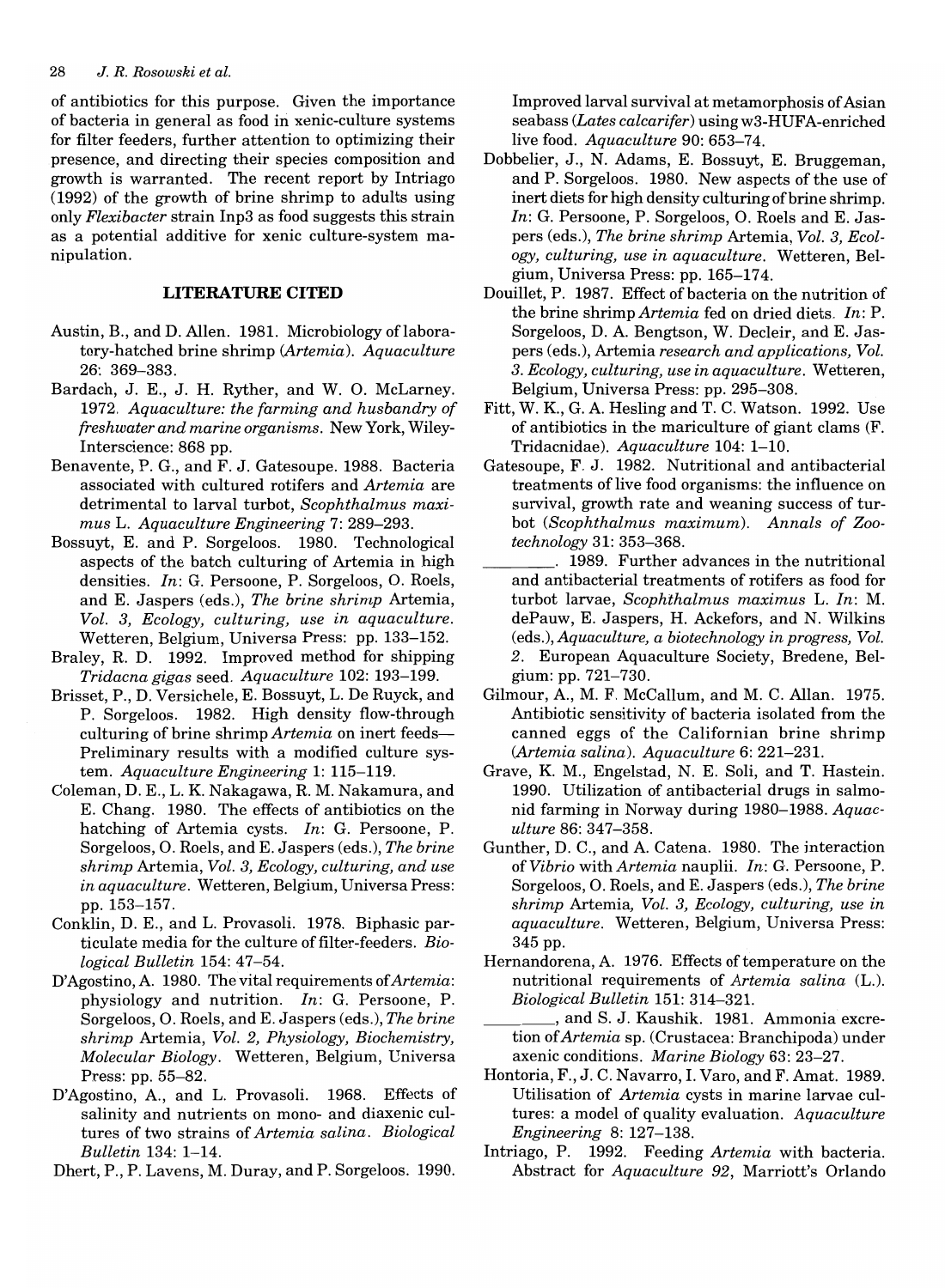World Center, May 21-25, p. 124, #209.

- Krieg, N. R. 1984. *Bergey's manual of systematic bacteriology, Vol.* 1. Baltimore, Maryland, Williams & Wilkins: 964 pp.
- Lavens, P., P. Baert, A De Meulemeester, E. Van Ballaer, and P. Sorgeloos. 1985. New developments in the high density flow-through culturing of brine shrimp *Artemia. Journal of the World Mariculture Society* 16: 498-508.
- , A. De Meulemeester, and P. Sorgeloos. 1987. Evaluation of mono- and mixed diets as food for intensive *Artemia* culture. *In:* P. Sorgeloos, D. A Bengtson, W. Decleir, and E. Jaspers (eds.), Artemia *research and its applications, Vol.* 3, *Ecology, culturing, use in aquaculture.* Wetteren, Belgium, Universa Press: pp. 309-318.
- \_\_\_\_ , P., and P. Sorgeloos. 1991. Production of Artemia in culture tanks. *In*: R. A. Browne, P. Sorgeloos, C. N. A Trotman (eds.), Artemia *biology.*  CRC Press, pp. 317-350.
- Leger, P., D. A. Bengtson, K. L. Simpson, and P. Sorgeloos. 1986. The use and nutritional value of *Artemia* as a food source. *In:* M. Barnes (ed.) Oceanography and marine biology annual review. Aderdeen Univ. Press: pp. 521-623.
- McPhearson, R. M., A DePaola, S. R. Zywno, M. L. Motes Jr., and A. M. Guarino. 1991. Antibiotic resistance in gram-negative bacteria from cultured catfish and aquaculture ponds. *Aquaculture 99:*  203-211.
- Mohney, L. L., D. V. Lightner, R. R. Williams, and M. Bauerlein. 1990. Bioencapsulation of the rapeutic quantities of the antibacterial Romet-30 in nauplii of the brine shrimp *Artemia* and in the nematode *Panagrellus rediuiuus. Journal of the World Aquaculture Society* 21: 186-191.
- Nicolas, J. L., E. Robic, and D. Ansquer. 1989. Bacterial flora associated with a trophic chain consisting of microalgae, rotifers and turbot larvae: influence of bacteria on larval survival. *Aquaculture* 83: 237-248.
- Paerl, H. W. 1985. Influence of attachment on microbial metabolism and growth in aquatic ecosystems. *In:* D. C. Savage and M. Fletcher (eds.), *Bacterial adhesion mechanisms and physiological significance.* New York, Plenum Press: pp. 363-395.
- Post, F. J. 1977. The microbial ecology of the Great Salt Lake. *Microbial Ecology* 3: 143-165.
	- \_\_\_\_ . 1981. Microbiology of the Great Salt Lake north arm. *Hydrobiology* 81: 59-69.
- \_\_\_\_ , and N. N. Youssef. 1977. The procaryotic intercellular symbiont of the Great Salt Lake brine shrimp *Artemia salina. Canadian Journal of Mic.robiology* 23: 1232-1236.
- Provasoli, L., and K. Shiraishi. 1959. Axenic cultivation of the brine shrimp *Artemia salina. Biological Bulletin* 117: 347-355.
- Robin, J. H., C. Le Milinaire, and G. Stephan. 1987. Production of *Artemia* using mixed diets: control of fatty acid content for marine fish larvae culture. In: P. Sorgeloos, D. A. Bengtson, W. Decleir, and E. Jaspers (eds.), Artemia *research and its applications.* Wetteren, Belgium, Universa Press: pp. 437-445.
- Rosivalli, P. C., and K. L. Simpson. 1987. The brine shrimp *Artemia* as a protein source for humans. *In:*  P. Sorgeloos, D. A. Bengtson, W. Decleir, and E. Jaspers (eds.), Artemia *research and its applications, Vol.* 3, *Ecology, culturing, use in aquaculture.*  Wetteren, Belgium, Universa Press: pp. 503-514.
- Rosowski, J. R. 1989. Rapid growth of the brine shrimp *Artemia franciscana* Kellogg, in xenic cultures of *Chlorella* sp. (Chlorophyceae). *Aquaculture* 81: 185-203.
- Sakamoto, M., D. L. Holland, and D. A. Jones. 1982. Modification of the nutritional composition of *Artemia* by incorporation of polyunsaturaed fatty acids using micro-encapsulated diets. *Aquaculture*  28: 311-320.
- Seki, H. 1964. Studies on microbial participation to food cycle in the sea. I. *Journal of the Oceanographical Society of Japan* 20: 122-134.
- \_\_\_\_ . 1965. Studies on microbial participation to food cycle in the sea. II. *Journal of the Oceanographical Society of Japan* 20: 278-285.

\_\_\_\_ . 1966. Studies on microbial participation to food cycle in the sea. III. *Journal of the Oceanographical Society of Japan* 22: 27-32.

- Sneath, P. H. A, N. S. Mair, and M. E. Sharpe. 1986. *Bergey's manual of systematic bacteriology, Vol. 2.*  Baltimore, Maryland, Williams & Wilkins: 635 pp.
- Solangi, M. A., R. M. Overstreet, and A. L. Gannam. 1979. A filamentous bacterium on the brine shrimp and its control. *Gulf Research Reports* 6: 275-281.
- Sorgeloos, P., P. Lavens, P. Leger, W. Tackaert, and D. Versichele. 1986. *Manual for the culture and use of brine shrimp* Artemia *in aquaculture. Artemia* Reference Center, Ghent, Belgium: 319 pp.
- Tackaert, W., and P. Sorgeloos. 1991. Semi-intensive culturing in fertilized ponds. *In:* R. A Browne, P. Sorgeloos, and C. N. A Trotman (eds.), Artemia *biology.* Boca Raton, CRC Press, Inc.: pp. 287-315.
- Teo, L. H., T. W. Chen, and B. H. Lee. 1990. Packaging ofthe guppy, *Poecilia reticulata,* for air transport in a closed system. *Aquaculture* 78: 321-332.
- Vanhaecke, P., S. E. Siddall, and P. Sorgeloos. 1984. International study on *Artemia.* XXXII. Combined effects of temperature and salinity on the survival of *Artemia* of various geographical origin. *Journal of Experimental Biology and Ecology* 80: 259-275.
- Watanabe, T., F. Oowa, C. Kitajima, S. Fugita. 1978. Nutritional quality of brine shrimp, *Artemia salina,*  as a living feed from the viewpoint of essential fatty acids for fish. *Bulletin of the Japanese Society of*